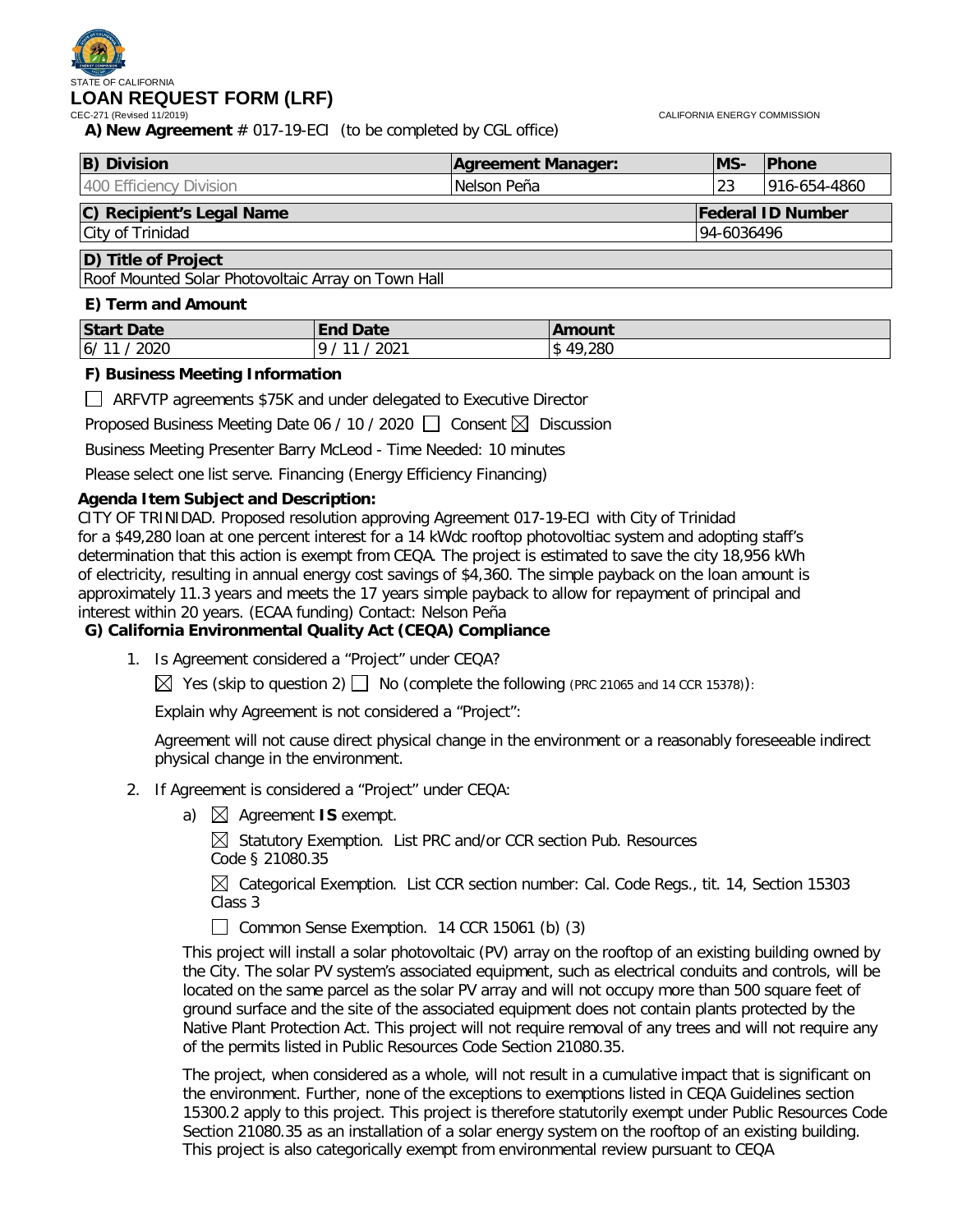

CALIFORNIA ENERGY COMMISSION

Guidelines Section 15301 as a minor alteration to an existing facility that involves no expansion of an existing or former use at the site.

b)  $\Box$  Agreement **IS NOT** exempt. (consult with the legal office to determine next steps)

Check all that apply

 $\Box$  Initial Study

□ Negative Declaration

**Mitigated Negative Declaration** 

- Environmental Impact Report
- Statement of Overriding Considerations

**H) List all subcontractors (major and minor) and equipment vendors:** (attach additional sheets as necessary)

| Legal Company Name:                                 | <b>Budget</b> |
|-----------------------------------------------------|---------------|
| Redwood Energy Authority's Public Agency Solar Prog | \$49,280.00   |
|                                                     | \$0.00        |
|                                                     | \$0.00        |

**I) List all key partners:** (attach additional sheets as necessary)

### **Legal Company Name:**

# **J) Budget Information**

| <b>Funding Source</b> | <b>Funding Year of</b><br>Appropriation | <b>Budget List Number</b> | Amount      |
|-----------------------|-----------------------------------------|---------------------------|-------------|
| <b>ECAA</b>           | 2019/2020                               | 401.007                   | \$49,280.00 |
| <b>Funding Source</b> |                                         |                           |             |
| <b>Funding Source</b> |                                         |                           |             |
| <b>Funding Source</b> |                                         |                           |             |
| <b>Funding Source</b> |                                         |                           |             |

R&D Program Area: Select Program Area TOTAL: \$49,280.00

Explanation for "Other" selection

Reimbursement Contract #: Federal Agreement #:

#### **K) Recipient's Contact Information**

#### **1. Recipient's GSA Director**

Name: Eli Naffah

Address: 409 Trinity Street

City, State, Zip: Trinidad, CA, 95570

Phone: 707-677-3876

E-Mail: [citymanager@trinidad.ca.gov](mailto:citymanager@trinidad.ca.gov)

#### **2. Recipient's Project Manager**

Name: Mike Avcollie Address: 633 3rd Street City, State, Zip: Eureka, CA, 95501 Phone: 707-269-1700 Ext. 353 E-Mail: [MAvcollie@redwoodenergy.org](mailto:MAvcollie@redwoodenergy.org)

#### **L) Miscellaneous Agreement Information**

 Annual Energy Savings 18,956 kWh Leave blank if repay is based on energy savings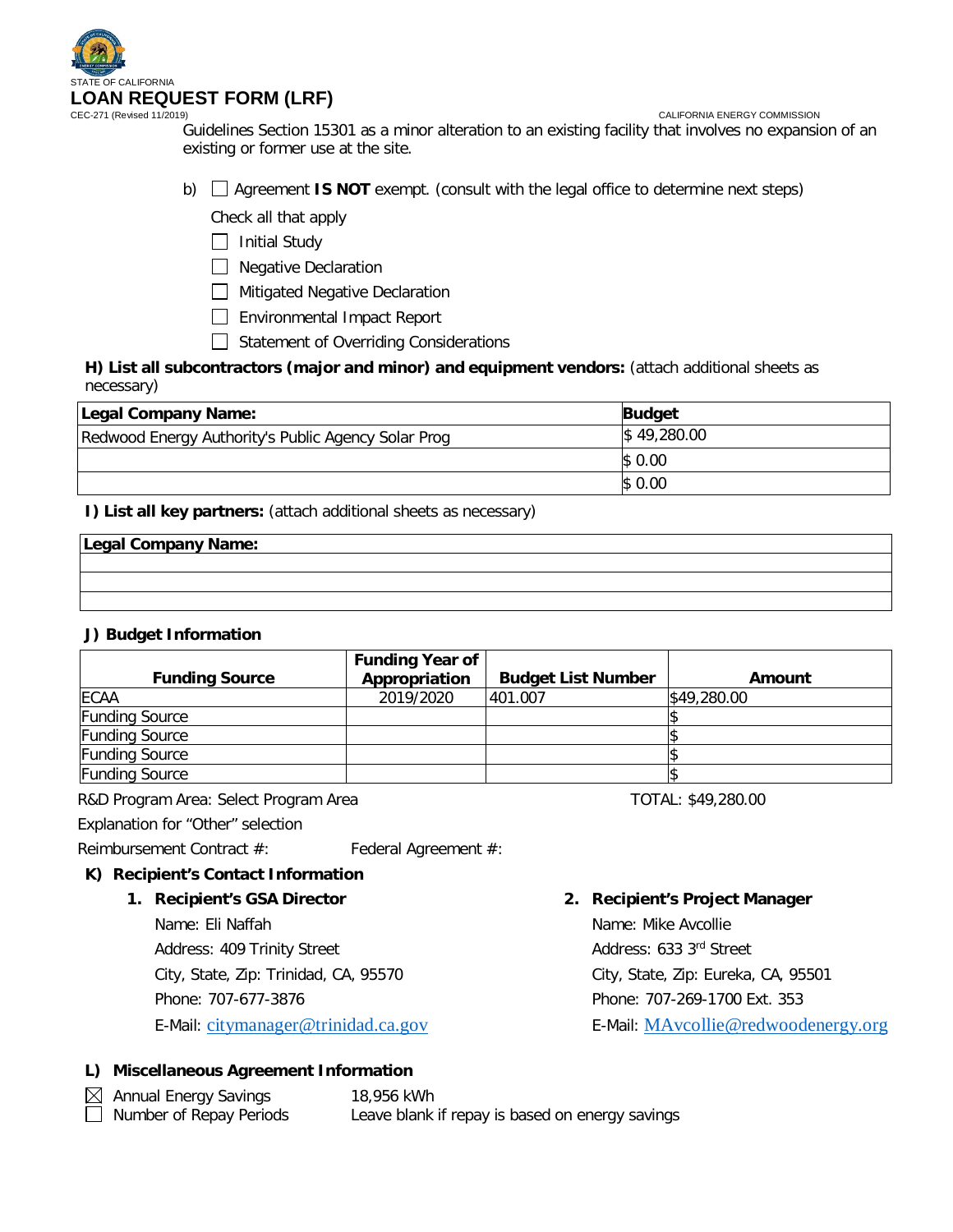

CALIFORNIA ENERGY COMMISSION

#### **M) Selection Process Used**

| $\Box$ Competitive Solicitation #: |  |
|------------------------------------|--|
|------------------------------------|--|

 $\boxtimes$  First Come First Served Solicitation #: PON-17-401

#### **N) The following items should be attached to this LRF**

- 
- 2. Budget Detail<br>3. CEC 105, Que
- 3. CEC 105, Questionnaire for Identifying Conflicts<br>4. Recipient Resolution
- 4. Recipient Resolution<br>5. CEQA Documentation
- **CEQA Documentation**

| 1. Loan Application                                 | $\boxtimes$ Attached            |
|-----------------------------------------------------|---------------------------------|
| 2. Budget Detail                                    | $\boxtimes$ Attached            |
| 3. CEC 105, Questionnaire for Identifying Conflicts | $\boxtimes$ Attached            |
| 4. Recipient Resolution                             | $\Box$ N/A $\boxtimes$ Attached |
| 5. CEQA Documentation                               | $\Box$ N/A $\boxtimes$ Attached |

| <b>Agreement Manager</b> | __3/20/2020<br>Date |
|--------------------------|---------------------|
| <b>Office Manager</b>    | Date                |
| <b>Deputy Director</b>   | Date                |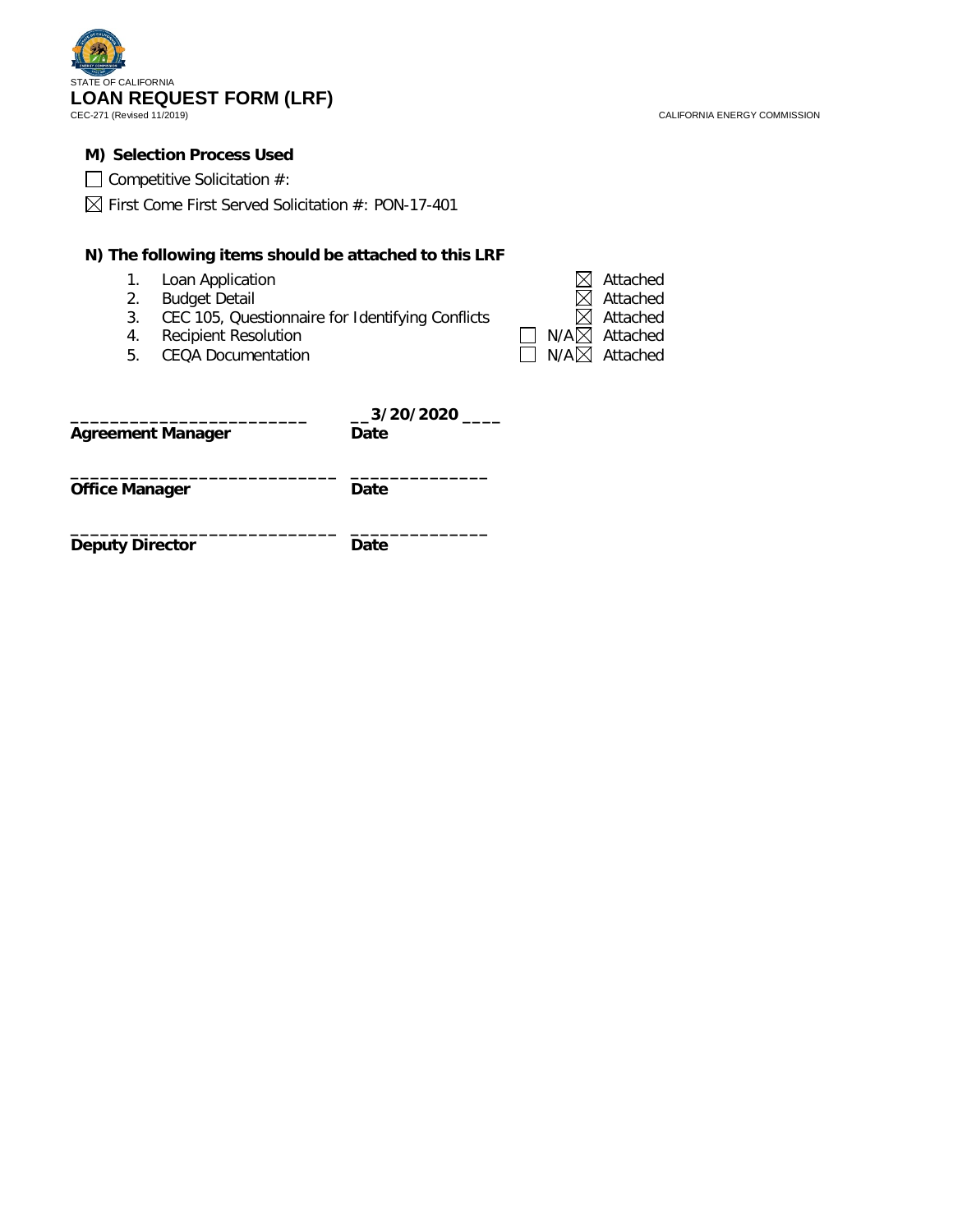# **EXHIBIT A**

# **ENERGY CONSERVATION ASSISTANCE ACT LOAN AGREEMENT**

This Loan Agreement (the "Agreement") is entered into as of the date it is executed by both parties hereto, between the California Energy Resources Conservation and Development Commission (the "Energy Commission") and the City of Trinidad (the "Borrower") located in Trinidad, CA.

# 1. **STATUTORY AUTHORITY AND LOAN**

- A. Pursuant to the purposes authorized by section 25410, et seq., of the California Public Resources Code (the "Energy Conservation Assistance Act"), the Energy Commission has approved the Borrower's loan application dated May 6, 2019 which is not attached but is expressly incorporated by reference herein.
- B. Subject to the terms, covenants, conditions, and including Special Conditions (if applicable) contained herein, and the Budget Detail/Summary of Project Cost and Savings attached as Exhibit A, Attachment 1 hereto to the extent it modifies the Borrower's loan application, the Energy Commission shall make a loan to the Borrower (the "Loan") in the amount of forty nine thousand and two hundred eighty dollars (\$49,280) evidenced by a Promissory Note (the "Promissory Note") for loan number 017-19-ECI attached hereto as Exhibit B.

# 2. **PURPOSE**

The Borrower agrees to expend all funds disbursed pursuant to this Agreement only for the purposes and in the amounts set forth in Exhibit A, Attachment 1 (the "Project"). Any other use of funds disbursed hereunder shall require prior written approval by the Energy Commission.

# 3. **LOAN DISBURSEMENT SCHEDULE**

- A. The Energy Commission agrees to disburse funds to the Borrower upon the Borrower's execution of the attached Promissory Note and required supplemental documents, including invoices as required in Section 3.B below.
- B. Loan funds shall be disbursed on a reimbursement basis based on invoices submitted by Borrower in a form approved by the Energy Commission. Backup documentation for actual expenditures (such as timecards, vendor invoices, etc) and proof of payment must be provided to substantiate the request. Energy Commission staff will approve invoices only after verifying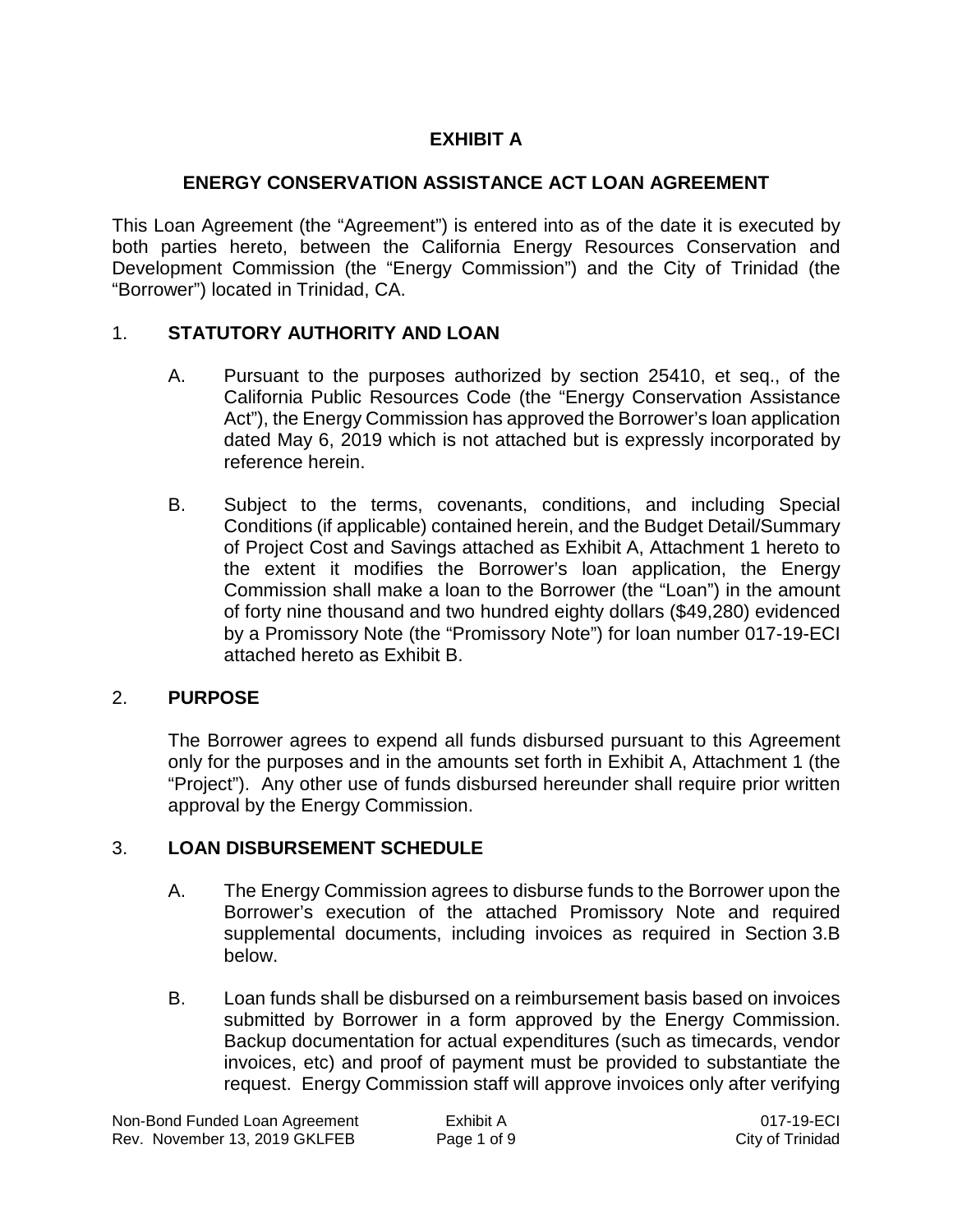requested amounts against backup billings and determining that expenses are appropriate and used for the authorized purposes of this Loan. For executed Agreements, invoices for expenses incurred during the Agreement Term are eligible for reimbursement.

- C. All invoices must be submitted within sixty (60) days after Project completion.
- D. The final ten percent (10%) of the Loan amount will be withheld as retention until the final report is received from the Borrower and the Commission's Project Manager determines the Project has been satisfactorily completed.

# 4. **LOAN REPAYMENT AND INTEREST**

All funds disbursed hereunder, together with all interest payable thereon, shall be repaid to the Energy Commission in accordance with the terms of the Promissory Note. The Loan shall bear simple interest at the annual rate set forth in the attached Promissory Note on the principal balance of Loan funds disbursed to the Borrower. Payment of said interest shall be due at the time of semiannual scheduled Loan repayment installments to the Energy Commission, and interest shall accrue from the time of disbursal of funds to the Borrower until receipt of full Loan repayment to the Energy Commission.

## 5. **TERM**

- A. The effective date of this Agreement shall be the date on which it has been executed by both parties hereto. No work is authorized, or shall begin until the Energy Commission signs the Agreement.
- B. The Borrower agrees to complete performance of its obligations under this Agreement within the applicable periods stated in this Agreement.

## 6. **PREPAYMENT**

The Borrower shall have the right to prepay all or any part of the amount of this Loan at any time without penalty.

## 7. **PROMISSORY NOTE**

In order to evidence its debt to the Energy Commission hereunder, the Borrower agrees to, contemporaneously with the execution of this Agreement, execute and deliver to the Energy Commission the Promissory Note (attached as Exhibit B hereto).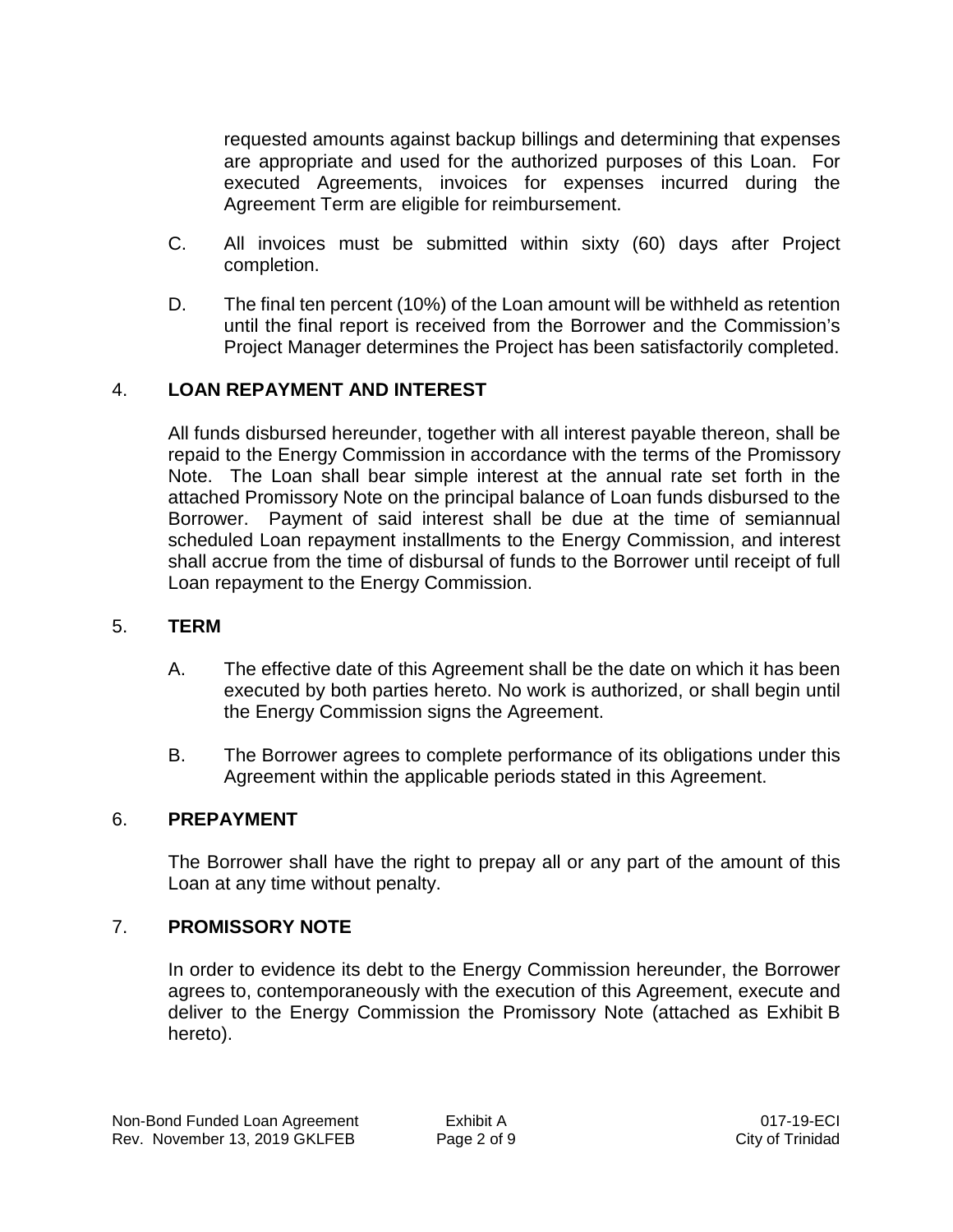# 8. **ACCOUNTS, AUDITS, AND RECORDS**

- A. The Borrower agrees to establish on its books a separate account for this Loan. This account shall be maintained as long as the Loan obligation remains unsatisfied.
- B. The Borrower further agrees to maintain records that accurately and fully show the date, amount, purpose, and payee of all expenditures drawn on said account for three (3) years after this Loan is repaid in full unless the Energy Commission requests a longer retention period.
- C. The Borrower further agrees to utilize a voucher system by which all expenditures from said account will be authorized and authenticated.
- D. The Borrower further agrees to allow the Energy Commission or any other agency of the State of California (the "State") or their designated representatives, on written request, to have reasonable access to, and the right of inspection of, all records that pertain to said account or the Project. The Borrower also agrees to submit to an independent audit, if requested by the Energy Commission, at the expense of the Borrower. Borrower agrees to maintain all such records for a minimum of three years after this Loan is repaid in full unless the Energy Commission notifies the Borrower, prior to the expiration of such three-year period, that a longer period of record retention is necessary.

# 9. **SOURCE OF REPAYMENT; OPERATION OF PROJECT**

- A. Semiannual payments due to the Energy Commission under this Agreement shall be made from savings in energy costs or other legally available funds as the Borrower chooses. If the Borrower is a county, city, town, township, board of education, or school district, the Borrower agrees that the amount of the semiannual Loan repayment shall not be raised by the levy of additional taxes and shall not be an obligation against tax revenues, but shall be obtained either from savings in energy costs resulting from the subject energy conservation projects or other legally available funds as the Borrower chooses.
- B. Energy cost savings as determined by the Energy Commission are based on energy usage and serving utility rate schedules at the time the Loan application is submitted, except as specified in Special Conditions, if any, as detailed in this Agreement, and the information and data contained in the Borrower's loan application and technical study. The following will not affect the Energy Commission's initial finding of energy cost savings, and are not a basis for claiming a lack of energy savings: a) changes in energy use and/or rate schedules which occur after submittal of the Loan application,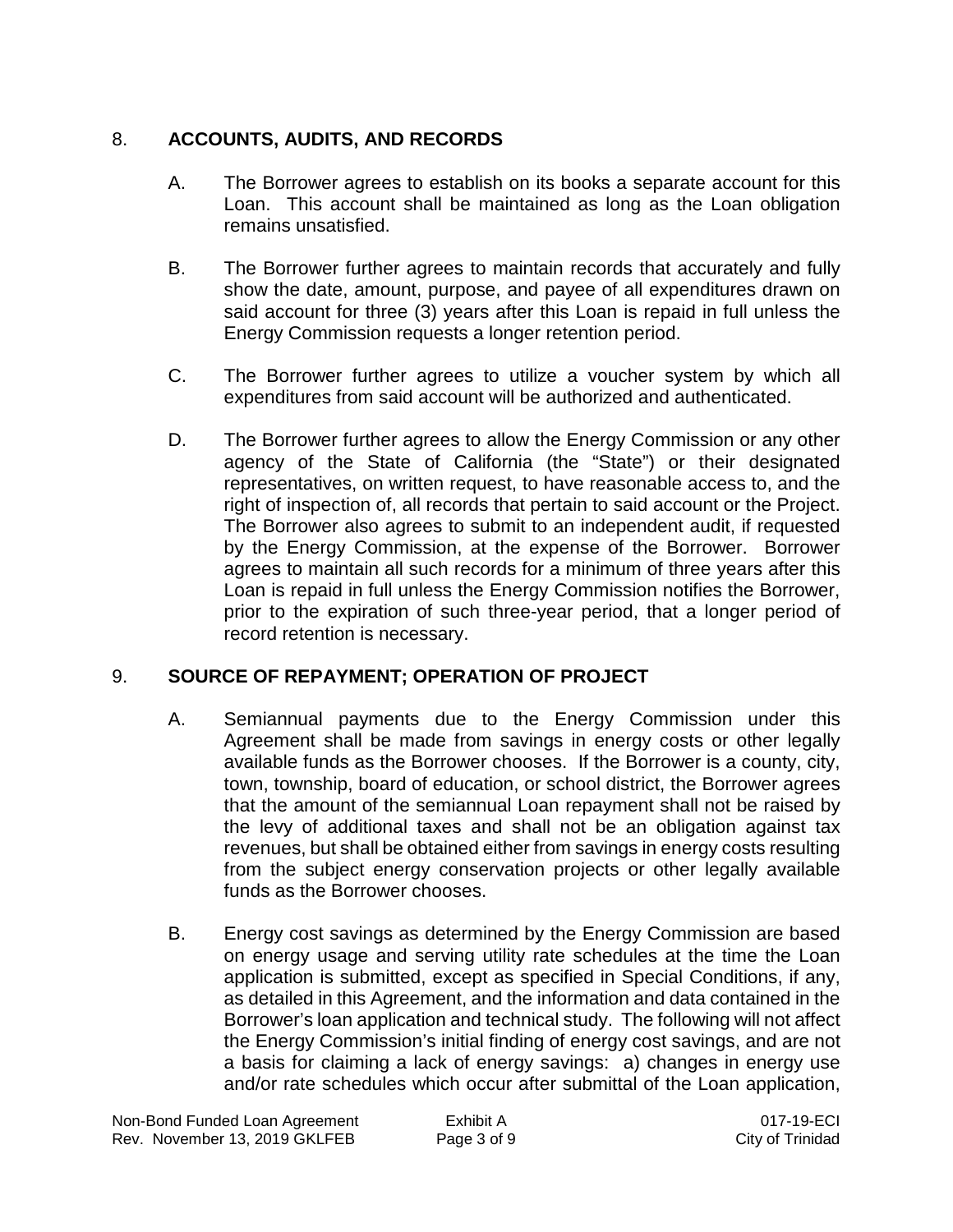except as specified in Special Conditions, if any, as detailed in this Agreement, b) deviations in the Project work scope from what was approved by the Energy Commission, c) changes in the Borrower's facility and/or equipment which occur after submittal of the Loan application, including, but not limited to maintenance, operations, schedules, employees and facility alterations and expansions, d) deviations, omissions or errors found in the loan application and technical study after submittal of the Loan application. The Borrower is responsible for ensuring the accuracy of the information contained in its loan application and technical study. In the event annual energy cost savings resulting from the Project, as determined by the Energy Commission, fail to equal or exceed the amount due under this Agreement, this Agreement may be renegotiated to assure that the repayment amount does not exceed the actual energy savings or avoided costs resulting from the Project, and the Promissory Note will be revised accordingly. In no event, however, will the number of semiannual installments payable hereunder and under the Promissory Note exceed forty.

- C. The Borrower shall obtain and maintain in its records any and all permits and licenses required to install or operate the Project and shall comply with all local, state, and federal laws, rules and codes concerning the Project. The Borrower shall maintain the Project in good working order for the duration of the Loan and shall insure that staff members are provided appropriate training on the operation and maintenance of the Project. The Borrower shall maintain insurance on the Project and**,** in the event of any casualty loss covered by such insurance policy, apply the proceeds to the repair of the Project or, with the approval of the Energy Commission, may use the insurance proceeds to install alternate projects to generate alternative energy cost savings to repay the Loan.
- D. The Borrower agrees to provide the Energy Commission with the following information for three years following completion of the Project, unless the Energy Commission requests a longer period: (1) the annual computation, required by Section 25414 of the Energy Conservation Assistance Act, of energy cost savings for the most recent fiscal year, calculated in the manner and provided in the format prescribed by the Energy Commission; and (2) any information or change in assumptions or operations which might affect the Energy Commission's initial determination of energy savings.
- E. The Borrower authorizes any official or agent of the Energy Commission or the State to conduct physical inspections of the Project before the commencement; during construction, installation and implementation of the Project; and at any time prior to the complete repayment of the Loan. In each contract entered into with suppliers of goods and services to install, conduct, or operate the Project, including management services, the Borrower shall include terms which allow any officer or agent of the Energy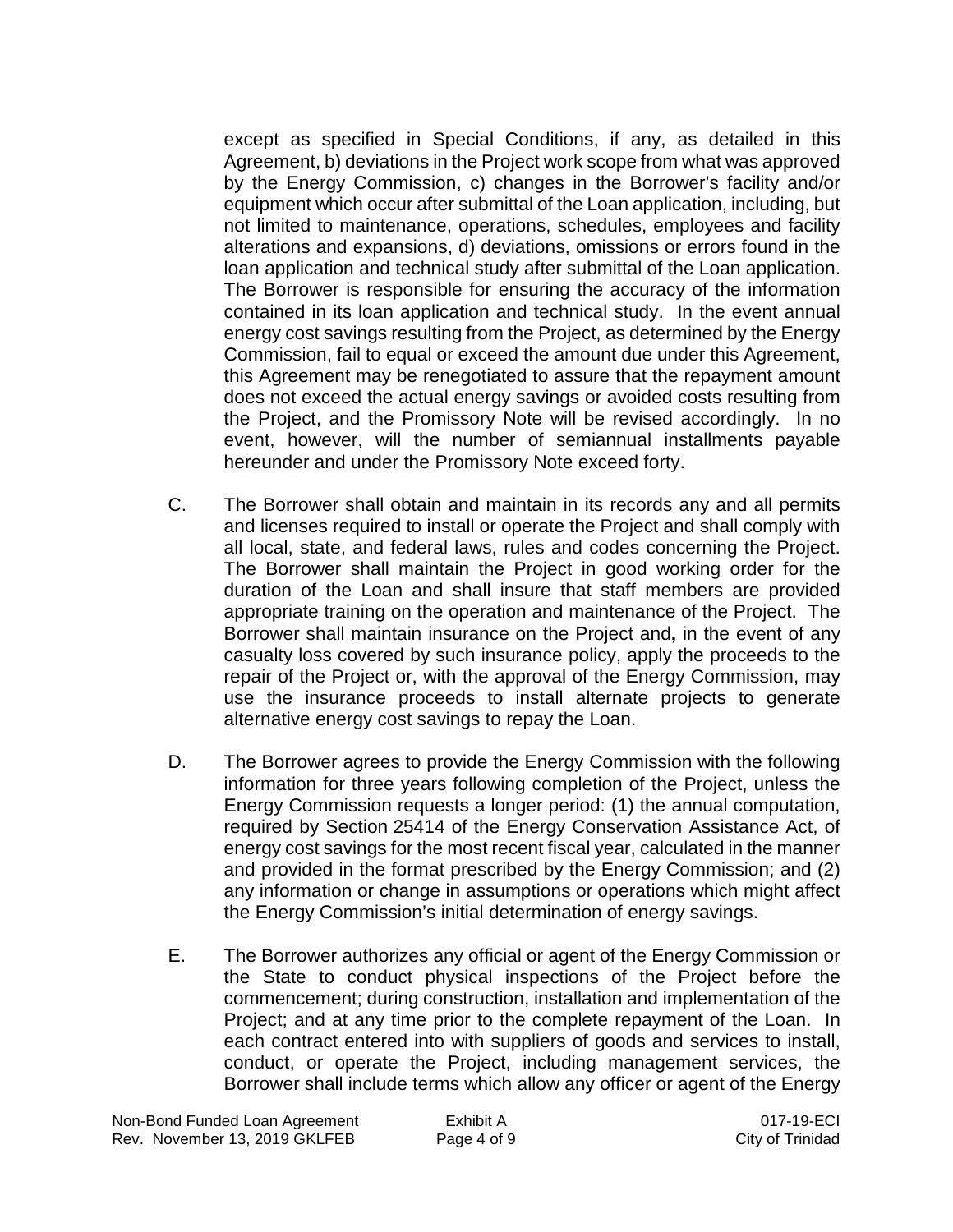Commission or the State access to the Project site and to any books, documents, or records directly relevant to the Project.

- F. If, prior to final repayment of the Loan, the Borrower sells the equipment or material installed with the proceeds of the Loan or sells the building, facility or system in which the Project has been implemented, then the Borrower shall apply the sale proceeds to repay any remaining balance due under this Agreement in full at the time of such sale. The Borrower shall notify the Energy Commission within five business days of the date on which the Borrower enters into an agreement to effect such transaction. The Borrower shall repay the Energy Commission within 30 calendar days of receiving an invoice from the Energy Commission for the balance due.
- G. In accordance with Section 25415 of the Energy Conservation Assistance Act, the Borrower covenants to take such action as may be necessary to include all payments due hereunder in its annual budget and to make the necessary annual appropriations for all such payments. The obligation of the Borrower to make such payments shall be limited to the savings realized by the Borrower as a result of implementing the Project funded by the Loan.

# 10. **DEFAULT**

- A. The Borrower's failure to comply with any of the terms of this Agreement shall constitute a breach of this Agreement and an event of default. In such case, the Energy Commission may declare this Agreement to have been breached and be released from any further performance hereunder.
- B. In the event of any default or breach of this Agreement by the Borrower, the Energy Commission, without limiting any of its other legal rights or remedies, may, to the extent permitted by law, declare the Promissory Note evidencing this Loan to be immediately due and payable.

# 11. **TERMINATION**

A. With Cause

The Energy Commission may, at its option, terminate this Agreement with cause in whole or in part, at any time prior to the funding of the Loan, upon giving five (5) days advance notice in writing to the Borrower. "Cause" includes without limitation:

1) Failure to perform or breach of any of the terms or covenants at the time and in the manner provided in this Agreement; or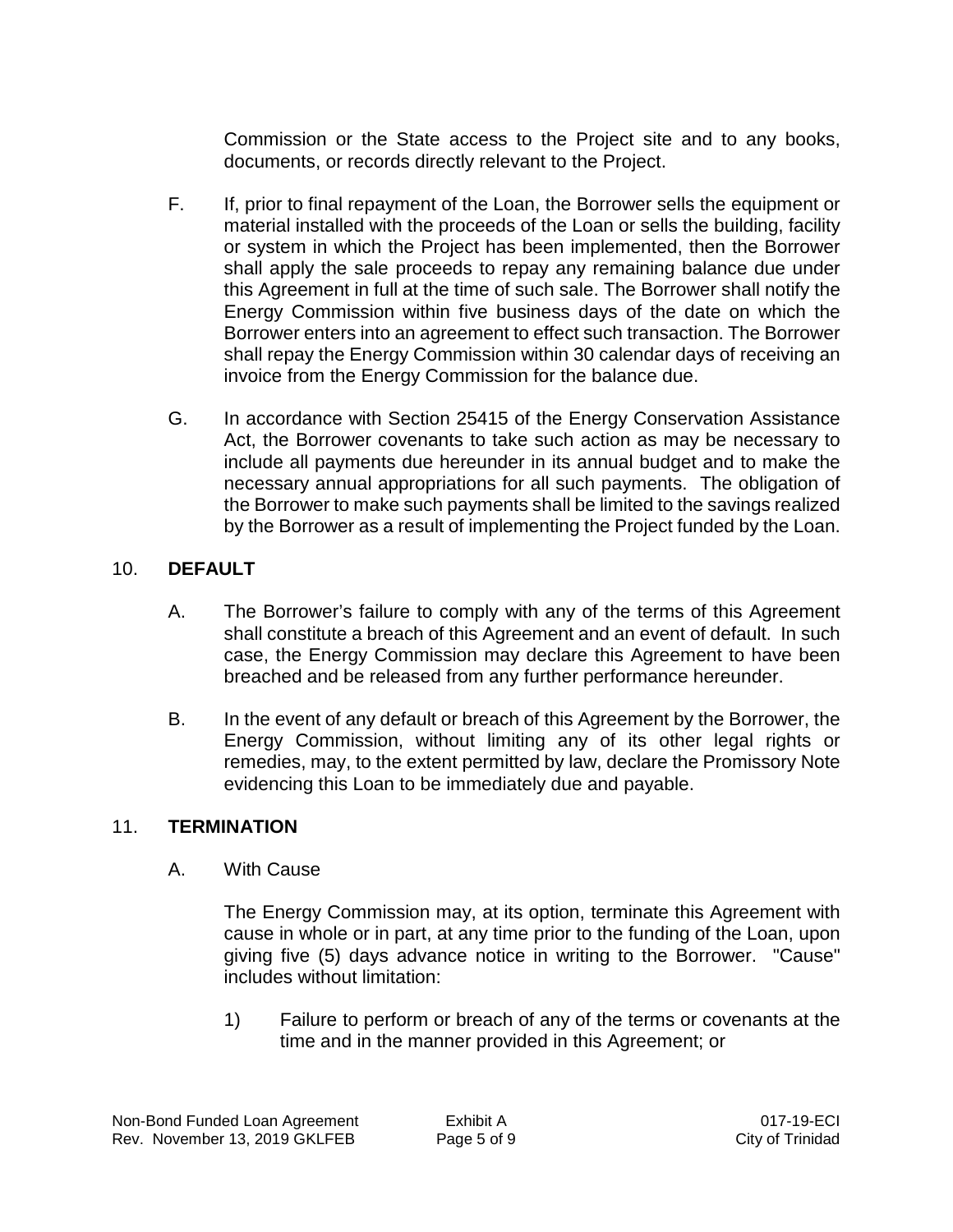- 2) Significant change in Energy Commission or State policy such that the work or product being funded would not be supported by the Energy Commission; or
- 3) Reorganization to a business entity unsatisfactory to the Energy Commission.
- B. Without Cause

The Energy Commission may, at its option, terminate this Agreement without cause in whole or in part, at any time prior to the funding of the Loan, upon giving thirty (30) days advance notice in writing to the Borrower.

## 12. **REPORTING**

A. Progress reports are due each calendar quarter until Project completion. At a minimum, Borrower shall submit progress reports in accordance with the following schedule:

| <b>For the Period Covering</b> | <b>Report Due Date</b>  |
|--------------------------------|-------------------------|
| January 1 through March 31     | April 5 <sup>th</sup>   |
| April 1 through June 30        | July 5 <sup>th</sup>    |
| July 1 through September 30    | October 5 <sup>th</sup> |
| October 1 through December 31  | January 5 <sup>th</sup> |

PROGRESS REPORT SCHEDULE

- B. A final report is due no later than (sixty) 60 days after Project completion.
- C. The Energy Commission will not process an invoice unless the Borrower's report submittals are up to date.
- D. If requested by the Energy Commission, Borrower shall submit, within ten (10) days after the Energy Commission's written request, a status report on its activities to date, pursuant to this Agreement.
- E. Reports shall be in a format as determined by the Energy Commission.
- F. The Borrower shall submit reports regarding energy savings as described in Section 9.D above.

## 13. **GENERAL TERMS**

A. Indemnification by the Borrower. The Borrower agrees to indemnify, defend, and save harmless the Energy Commission, the State, and their officers, agents, and employees from any and all claims, losses, or costs (including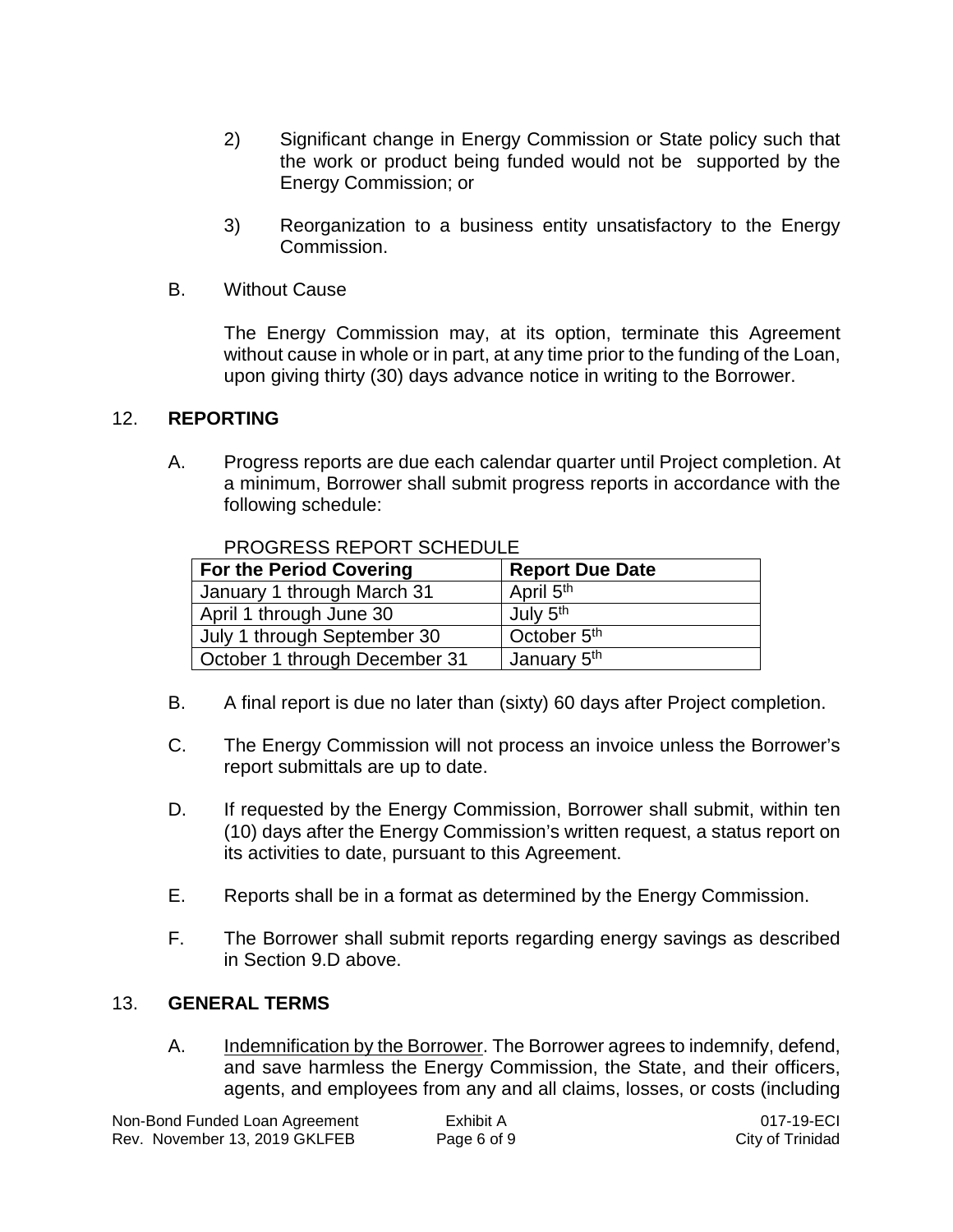reasonable attorney fees) arising out of, resulting from, or in any way connected with the Loan or this Agreement, or the financing or the operation of the facilities financed with the Loan.

- B. Ownership of Equipment and Material. All equipment and material acquired under this Agreement shall become the property of the Borrower at time of purchase. The Borrower shall obtain and maintain in its records a written waiver of all claims, other than those previously made in writing and still unsettled, from each contractor who supplies goods and services, including management services, in connection with the Project.
- C. Independent Capacity. The Borrower, and the agents and employees of the Borrower, in the performance of this Agreement, shall act in an independent capacity and not as officers or employees or agents of the Energy Commission or the State of California.
- D. Assignment. Without the written consent of the Energy Commission, this Agreement is not assignable or transferable by the Borrower either in whole or in part. The Energy Commission may assign its rights under this Agreement for security purposes, and in such event the assignee of this Loan Agreement, including the bond trustee of any bonds which may be secured by repayment of this Loan**,** shall be entitled to enforce the provisions hereof and shall be a third party beneficiary of this Agreement.
- E. Time of the Essence. Time is of the essence in this Agreement. Borrower is required to take timely actions which, taken collectively, move to completion of the purpose for which this Loan was awarded. The Commission Project Manager will periodically evaluate the progress toward completion. If the Commission Project Manager determines that the Borrower is not progressing toward completion within one (1) year after the effective date of this Agreement, the Commission Project Manager may, without penalty or prejudice to any of the Energy Commission's other remedies, terminate this Agreement.
- F. Amendment. No amendment or variation of the terms of this Agreement shall be valid unless made in writing and signed by the parties hereto, and no oral understanding or agreement not incorporated herein shall be binding on any of the parties hereto.
- G. Severability. In the event that any provision of this Agreement is unenforceable or held to be unenforceable, then the parties agree that all other provisions of this Agreement have force and effect and shall not be affected thereby.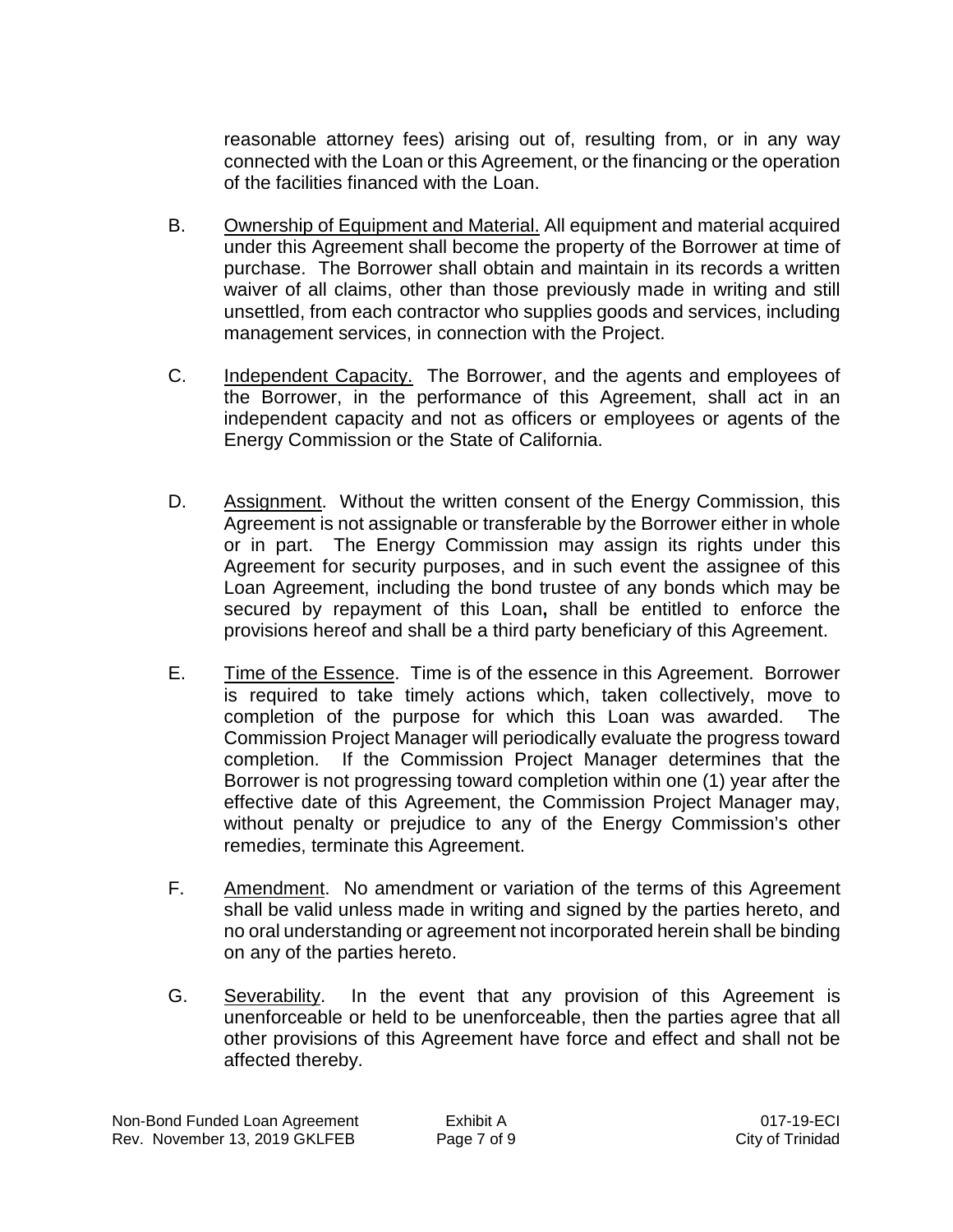- H. Governing Law and Venue. This Agreement is governed by and shall be interpreted in accordance with the laws of the State of California. Venue shall be in Sacramento County.
- I. Non-discrimination. During the performance of this Agreement, the Borrower and its contractors and subcontractors shall not unlawfully discriminate, harass, or allow harassment against any employee or applicant for employment because of sex, race, color, ancestry, religious creed, national origin, physical disability (including HIV and AIDS), mental disability, medical condition (cancer), age (over 40), marital status, and family care leave. The Borrower and its contractors and subcontractors shall insure the evaluation and treatment of their employees and applicants for employment are free from such discrimination and harassment. The Borrower and its contractors and subcontractors shall comply with the provisions of the Fair Employment and Housing Act (Government Code Section 12990 (a-f) et seq.) and the applicable regulations promulgated thereunder (California Code of Regulations, Title 2, Section 7285 et seq.). The applicable regulations of the Fair Employment and Housing Commission implementing Government Code Section 12990 (a-f), set forth in Chapter 5 of Division 4 of Title 2 of the California Code of Regulations, are incorporated into this agreement by reference and made a part hereof as if set forth in full. The Borrower and its contractors and its subcontractors shall give written notice of their obligations under this clause to labor organizations with which they have a collective bargaining or other agreement. The Borrower and its contractors shall include the nondiscrimination and compliance provisions of this clause in all subcontracts to perform work under this Agreement.
- J. Incorporation of Energy Conservation Assistance Act. The Energy Conservation Assistance Act, together with any applicable rules, regulations or procedures authorized by such statute, is incorporated by reference in this Agreement.
- K. Borrower Authorization. The Borrower certifies it has full power and authority to enter into this Agreement, and this Agreement has been duly authorized, executed and delivered by the Borrower. The Borrower acknowledges the resolution of its governing body or other official action authorizing it to enter into this Agreement. The Borrower also authorizes such further acts as are necessary, including execution of the Promissory Note, to implement and further the intent of this Agreement.
- L. Prevailing Wage. The Borrower shall comply with Chapter 1 (commencing with Section 1720) of Part 7 of Division 2 of the Labor Code relating to the payment of prevailing wage for work performed on the Project financed in whole or in part with the proceeds of the Loan.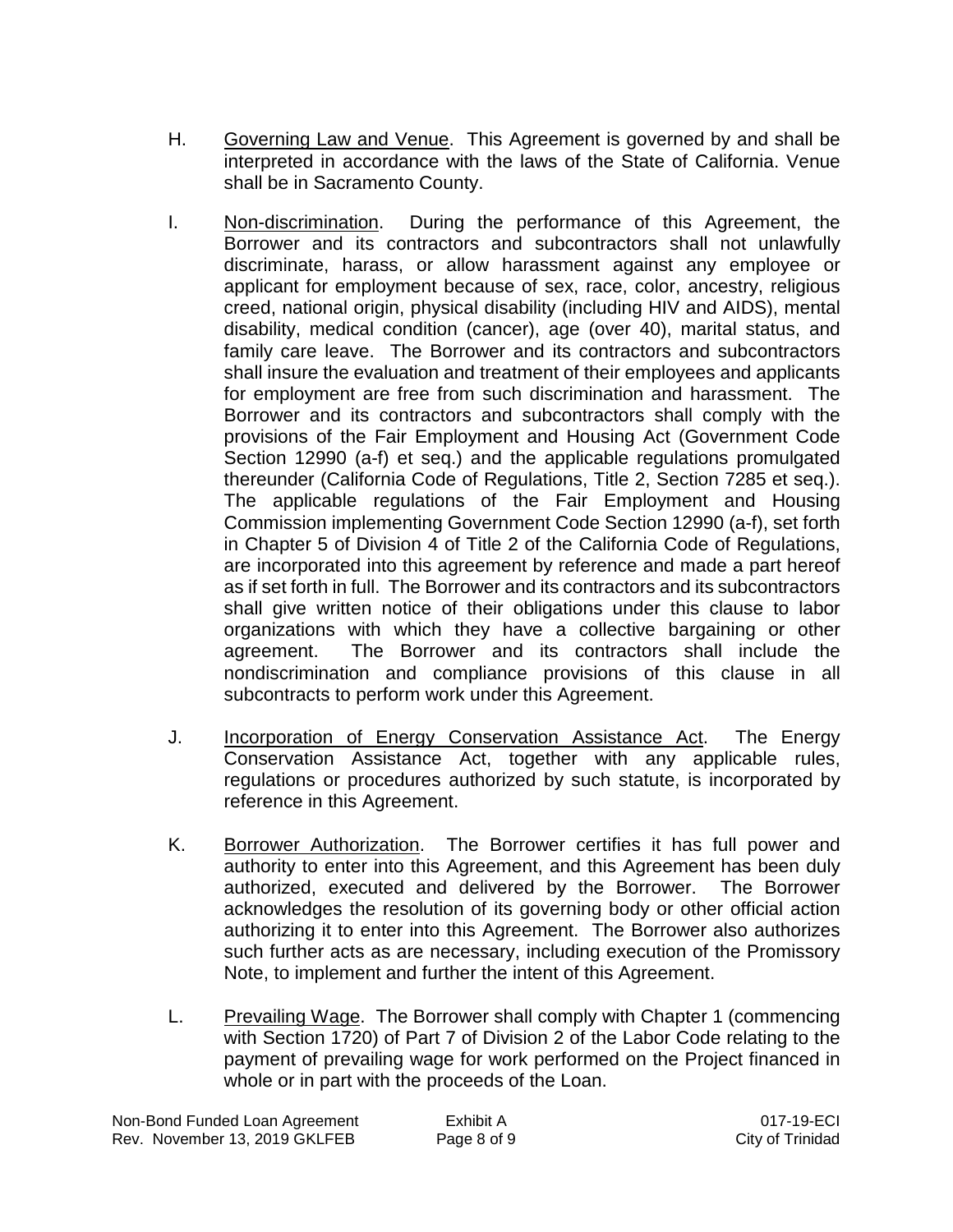M. Funding Eligibility. By signing this Agreement, Borrower certifies it is eligible to receive state funding under all applicable laws, including but not limited to Chapter 2.8 "Project Labor Agreements", of Part 1, of Division 2 of the Public Contract Code.

## 14. **NOTICE**

Any notice required to be given to the Energy Commission hereunder shall be sent to the person and address listed under Legal Notices in Exhibit G, Contacts, or at such other address as the Energy Commission may designate in writing to the Borrower. Any notice required to be given to the Borrower hereunder shall be sent to the address shown for Borrower in this Agreement, or at such other address as the Borrower shall designate in writing to the Energy Commission. Notice to either party may be given using the following delivery methods: U.S. mail, overnight mail, or personal delivery, providing evidence of receipt, to the respective parties identified in this Agreement. Delivery by fax or e-mail is not considered notice for the purposes of this Agreement. Notice shall be effective when received, unless a legal holiday for the State commences on the date of the attempted delivery in which case the effective date shall be postponed 24 hours, or whenever the next business day occurs.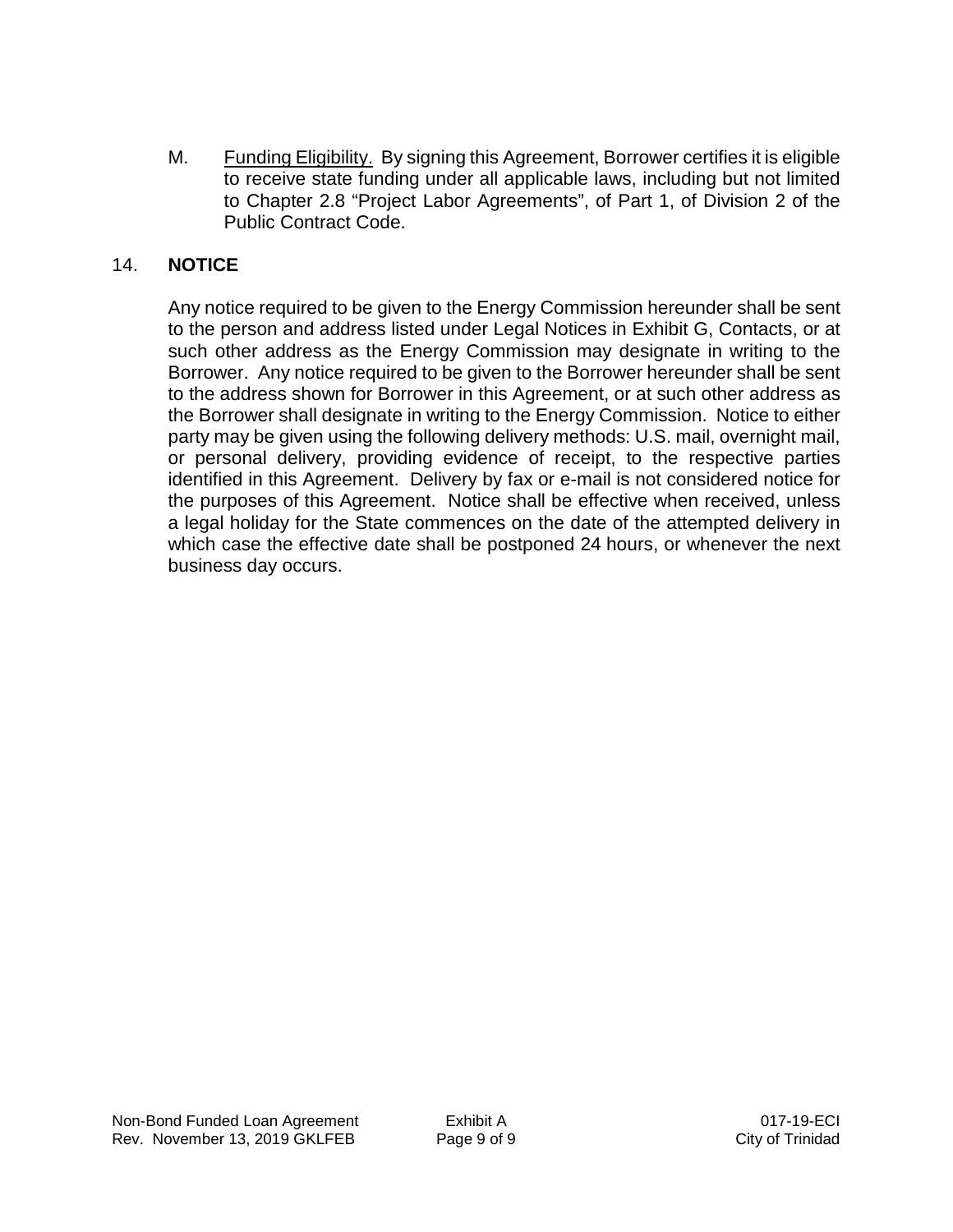# **EXHIBIT A ATTACHMENT 1 BUDGET DETAIL/PROJECT COST AND SAVINGS**

This loan is made to the City of Trinidad (Borrower) for an energy savings project. The project consists of the energy efficiency measures listed in Table 1 below, to be installed at the Town Hall in the City of Trinidad in Humboldt County, California.

The Table below summarizes the estimated project cost(s), saving(s) and simple payback(s).

|  | <b>TABLE 1: Project Summary</b> |
|--|---------------------------------|
|--|---------------------------------|

| <b>Project Measure / Location</b>                                    | <b>Estimated</b><br>Total<br>project<br><b>Cost</b> | <b>Energy</b><br><b>Commission</b><br>Loan<br><b>Amount</b> | <b>Estimated</b><br>Annual<br><b>Energy</b><br>Cost<br><b>Savings</b> | <b>Simple</b><br>Payback*<br>(Years) |
|----------------------------------------------------------------------|-----------------------------------------------------|-------------------------------------------------------------|-----------------------------------------------------------------------|--------------------------------------|
| Installation of a 14 kW <sub>dc</sub> solar PV array<br>at Town Hall | \$49,280                                            | \$49,280                                                    | \$4,360                                                               | 11.3 years                           |
| <b>TOTALS:</b>                                                       | \$49,280                                            | \$49,280                                                    | \$4,360                                                               | 11.3 years                           |

\* The simple payback is based on the loan amount divided by annual energy cost savings.

The Borrower shall implement each measure listed in Table 1.

If Borrower does not complete the measure or deviates from the quantities and specifications listed in Table 1, the California Energy Commission (CEC) Project Manager will calculate the maximum loan amount supported by the project. The loan amount will be determined by the lesser of: 1) multiplying the annual energy cost savings by 17 years; 2) total project costs; or 3) approved loan amount.

Borrower shall notify the CEC Project Manager in writing if Borrower expects any information in Table 1 to change. CEC staff will advise Borrower of the procedure to approve any changes. Written documentation is required for any changes to the information included in this attachment.

If the Borrower has received disbursements exceeding the maximum loan amount supported by the project, the Borrower shall refund the difference to the CEC within 30 days of notification.